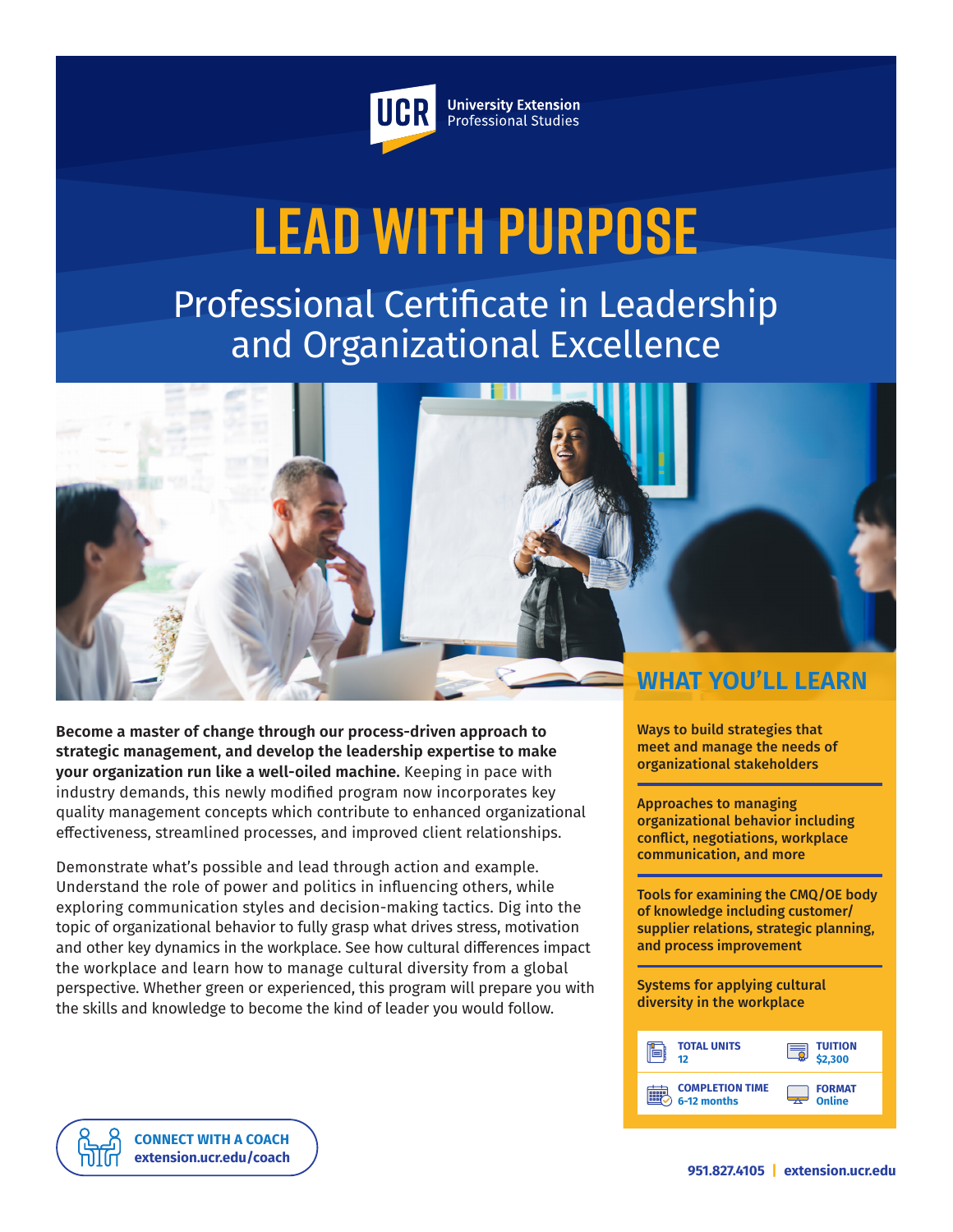# **Professional Certificate in Leadership and Organizational Excellence**

# **BENEFITS OF EARNING A CERTIFICATE**

There are several reasons why, Bachelor's degree in hand, you might be considering continuing your studies. An upgraded education section on your resume can open the door to a new career, or, if you're already working, lead to a promotion and a higher salary. While you're working, going back to school is an excellent way to stay current in rapidly changing fields, or, if you've been away from the workforce for a while, to quickly get caught up in the latest trends, concepts, and advances.

While there are as many paths to follow, as there are reasons to follow them when approaching continuing education, there is enormous value in terms of time, financial investment, and personal flexibility while gaining practical training from working professionals in your industry that extends beyond the theory of the classroom and into the real world.

# **PAY AS YOU GO**



#### **KEY BENEFITS INCLUDE:**

- UC quality curriculum
- Professional endorsements
- Schedule flexibility
- Variety of courses and programs
- Instruction from professional leaders in the industry

as you register.

**Pay per individual course**

AVERAGE COURSE TUITION **\$505-555** PER (3 UNIT) COURSE

*\*Learn more about tuition assistance.*

## **CAREER INFORMATION**



**TOTAL UNITS 12**

**BBP** 

Ħ